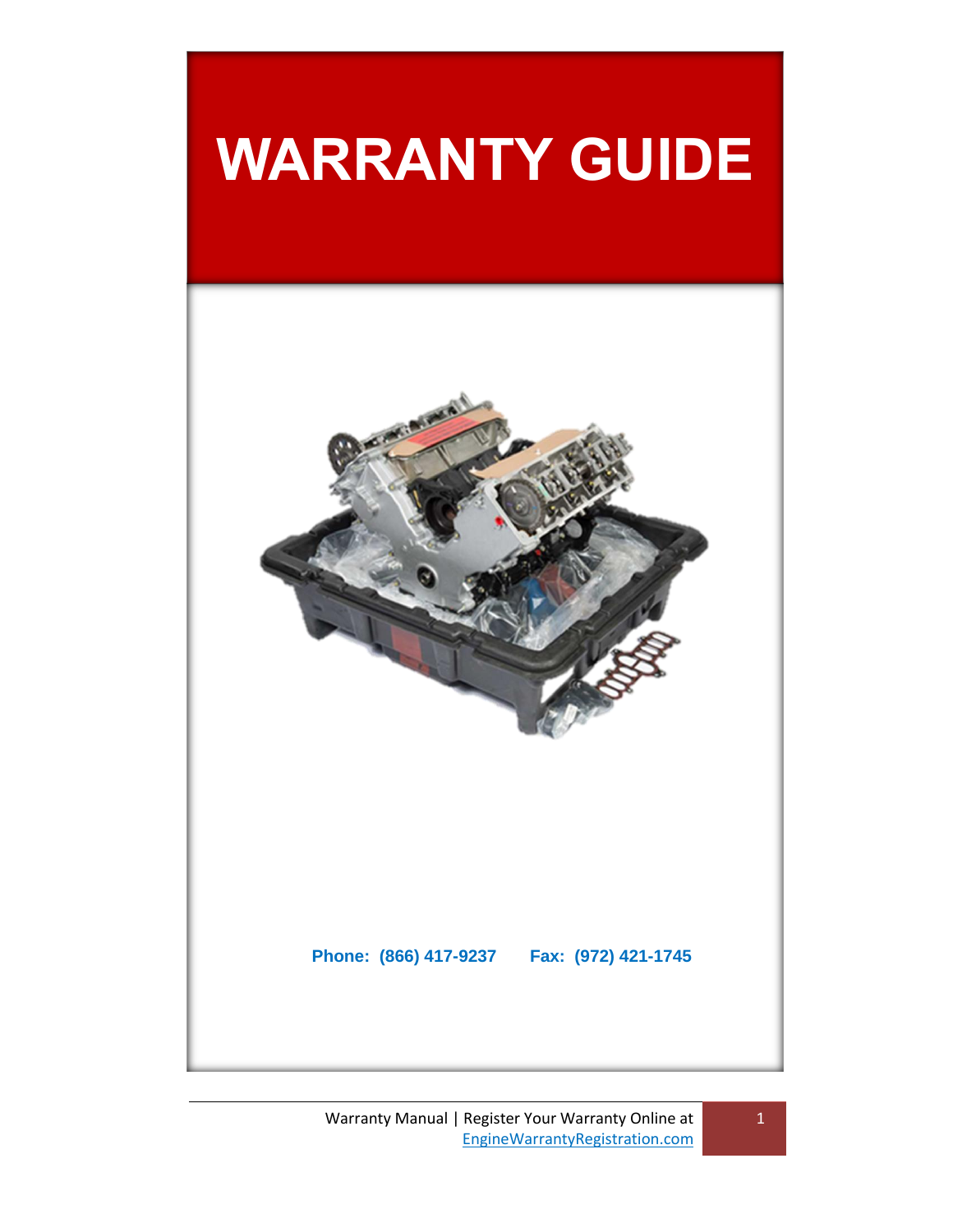# **ATTENTION:**

The gasket set provided with this engine is complementary and is provided with the engine at no charge. It is up to the discretion of the installer to use the gaskets provided. The only gaskets that are covered by the parts and labor warranty are the gaskets that are installed at factory during the manufacturing process.

# **ATTENTION:**

Heat tabs have been installed on this engine. Heat tabs, when attached to the engine block or heads provide visual evidence if an engine has been overheated; removing these tabs will void the warranty.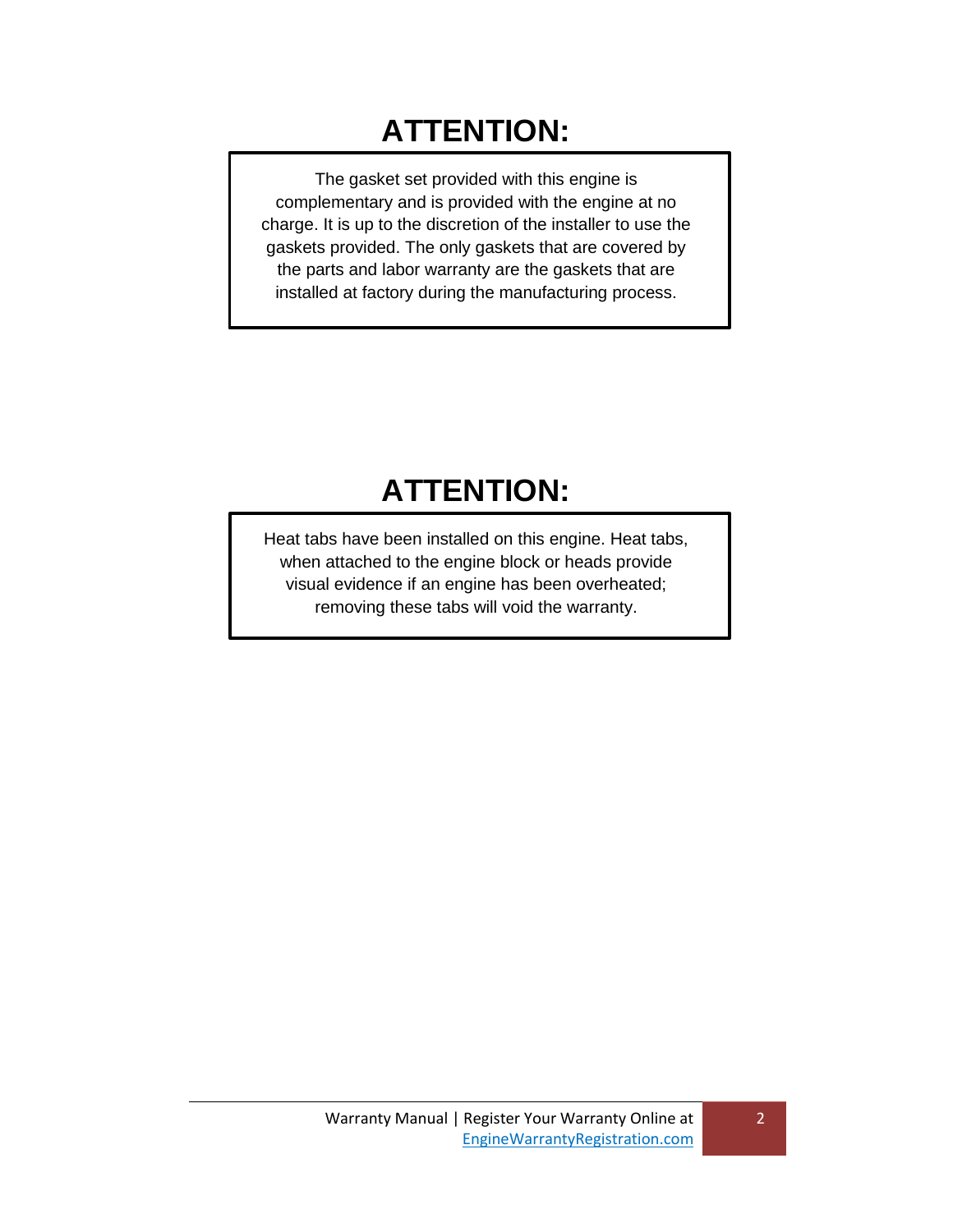# **Installation Instructions**

Before beginning the engine installation please review the following instructions:

- Verify the root cause of the original engine failure
- Check engine assembly for shipping damage
- Verify the engine ordered and the engine received is correct for the application
- Read all warning tags and additional information supplied with the engine
- Have shop manual available for torque, timing and other factory specifications

# **Stop Now and Check Your Existing Components**

- 1. The intake manifold must be thoroughly clean or replaced. Intake manifold must be free of all debris before being installed on the engine. Debris such as old piston, piston ring or valve material can be trapped in the intake, plenum, and EGR system. The debris can and will be pulled into the replacement engine causing the replacement engine to fail. Do not glass bead, sand blast or use any type of media that could get lodged in the intake. Failures due to foreign debris will not be covered by manufacturer's warranty; replacement engine will not be supplied.
- 2. Installer must diagnose, repair and insure proper operation of engine related systems and subsystems. Failure to make repairs to these components may result in engine failure.

# **COOLING SYSTEM**

- Fan (motor, wiring, relays, switches, or clutch)
- Hoses
- **Thermostat**
- Water pump

# **FUEL SYSTEM**

- Volume and pressure
- Quality (sugar, water, debris)
- Injectors
- Vacuum hoses
- Controls (PCV and EGR)
- Catalytic converters (plugged, leaking, or restricted)
- Air induction (air cleaner and inlet hoses)
- Electrical/Electronic systems
- **Starting**
- Charging
- Ignition
- Computer Controls
- All associated wiring, relays and sensors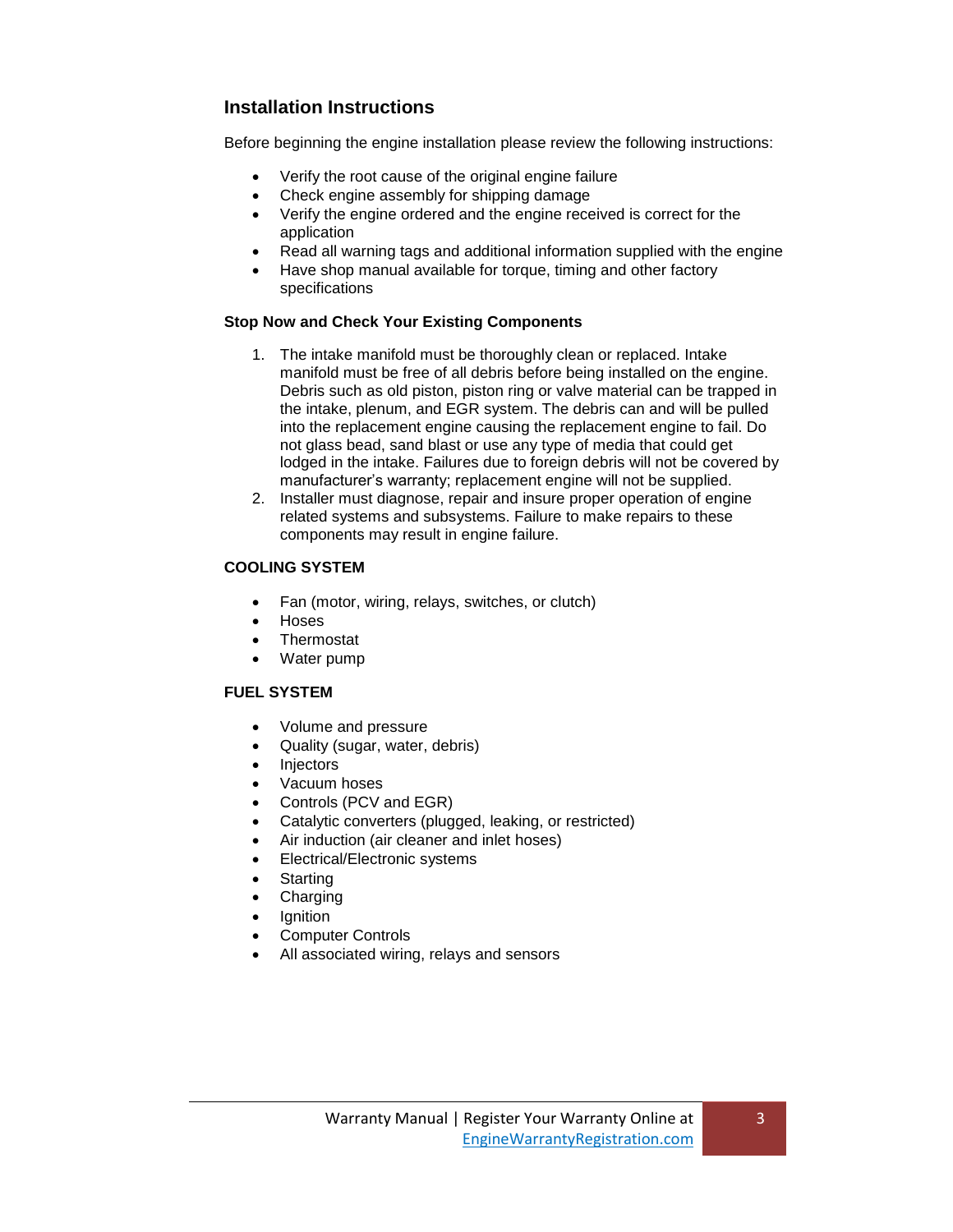### **AFTER INSTALLING THE ENGINE**

It is very important for OEM maintenance intervals be followed. The replacement unit requires the same service.

#### **CHECK ENGINE FOR INTERFERENCE**

ROTATE THE CRANKSHAFT BY HAND A MINIMUM OF FOUR COMPLETE REVOLUTIONS BEFORE ENGAGING THE STARTER.

Nuts, bolts, washers or other small parts that may have been dropped into the intake manifold or intake ports can severely damage replacement engine. If engine cannot be rotated by hand, inspect for foreign objects in combustion chamber.

#### **OIL PRESSURE**

THE OIL PUMP ON THIS ENGINE MUST BE PRIMED AND THE ENTIRE OILING SYSTEM MUST BE PURGED OF AIR BEFORE THE DRIVE BELTS ARE INSTALLED AND THE ENGINE IS STARTED.

- Preferred method is to use a pressurized system to push clean oil through the entire oiling system.
- Distributor type engines can be primed with priming tool and drill motor to rotate oil pump shaft. Oil must flow to the top of the engine to the rocker arms.
- Another method to use before the drive belt and spark plugs are installed is to disable the fuel and ignition systems and crank engine in short durations until oil pressure is achieved. Once oil pressure is attained, crank engine an additional two minutes in short durations to insure the oiling system is purged of air.
- Check and adjust oil level after priming and purging is complete.
- Oil coolers and cooler lines need to be replaced with new engine and clear of all debris.

# **COOLING SYSTEM**

- Fill to manufacturer's recommended levels
- Proper concentration of manufacturer's recommended coolant
- Air bleed (many late model cooling systems MUST be air bled)

#### **VALVE LASH**

Engines equipped with adjustable rocker assemblies MUST be readjusted after engine "run in".

#### **OIL COOLER**

Engines originally equipped with oil cooler, OIL COOLER MUST BE REPLACED! Failure to replace oil cooler will void the warranty. Replacement unit will not be supplied.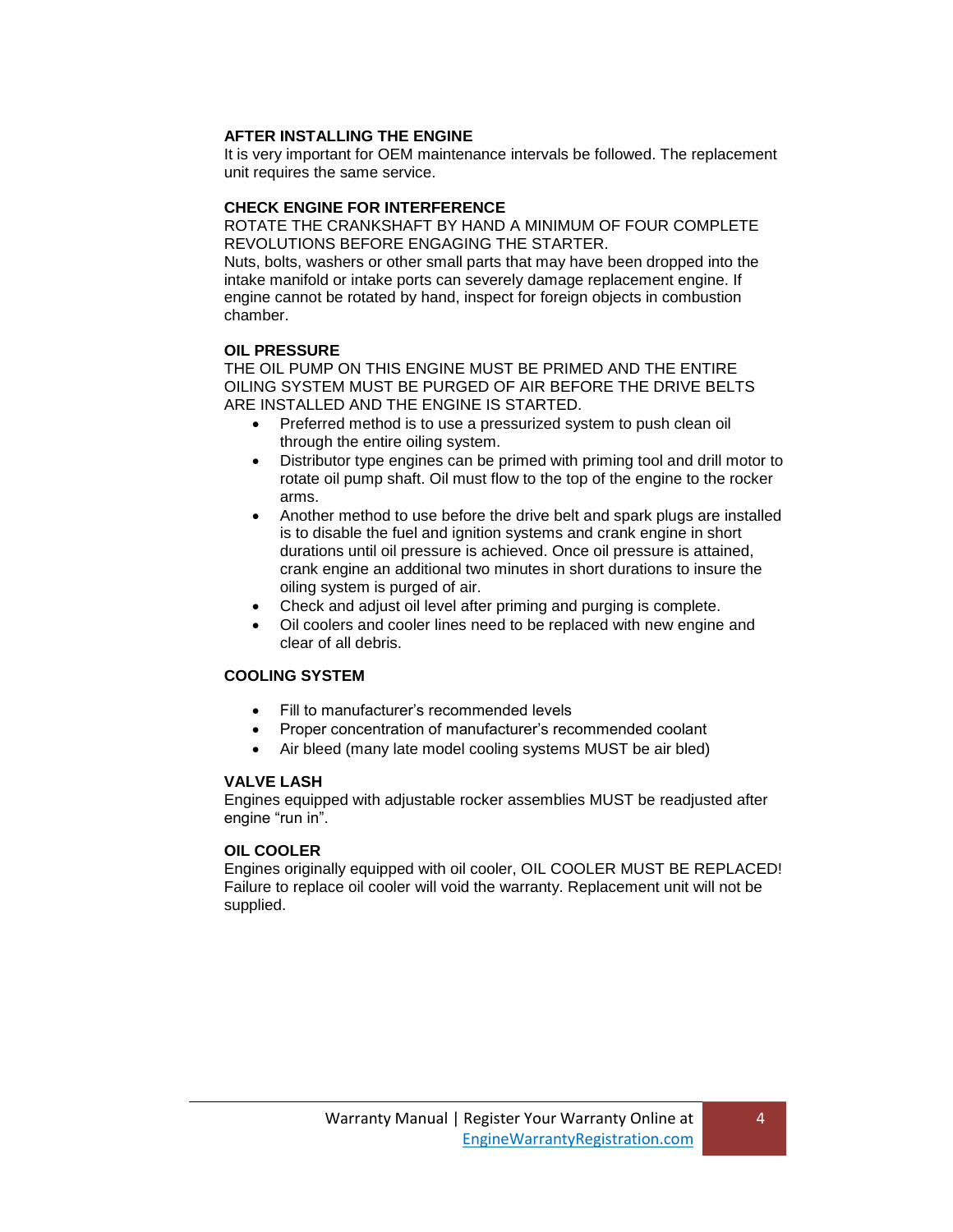#### **ENGINE BREAK IN**

Initial oil change must be done at 500 miles. Synthetic motor oil is not recommended until engine has accrued 5000 miles.

Do not tow a trailer or heavy loads; check coolant level and engine oil regularly.

Avoid long trips at a constant speed, varying speed and RPM assists in break in.

#### **IMPORTANT DOCUMENTS**

These documents will be required in the event of a failure. For any technical assistance during engine installation or after start up, call the Customer Service Department at (866) 417-9237.

- Original sales ticket and repair order
- All service and maintenance records

\*All engines reported to be defective will be disassembled and inspected. Claims initiated without pertinent information or lack of documentation may be subject to plant inspection.

# **Remanufacturer's Limited Warranty**

#### Limited Warranty

The Remanufacturer issues this Limited Warranty to the original purchaser/owner of the vehicle in which the engine, transmission or component is installed. The Remanufacturer warrants the remanufactured engine, transmission or component part, which was purchased and is described in this warranty to be free from defects in materials or workmanship if properly installed and maintained during the specified warranty period. If the remanufactured engine, transmission or component fails due to a defect in materials or workmanship during the specific warranty period, the Remanufacturer will repair, replace, or refund, at the discretion of the Remanufacturer the engine, transmission, or component in question.

#### **Engines and Transmissions-Whichever Shall Occur First**

- 36 Months/100,000 Miles: Passenger cars, police cars and light trucks up to 1 ton, except motors homes\* and special use vehicles\* listed below. This warranty covers parts and labor as described in remanufacturer's limited warranty for a period of 36 months/100,000 miles.
- 24 Months/24,000 Miles: Trucks over 1 ton and motor homes\* and special use vehicles\* listed below. This warranty covers parts and labor as described in remanufacturer's limited warranty.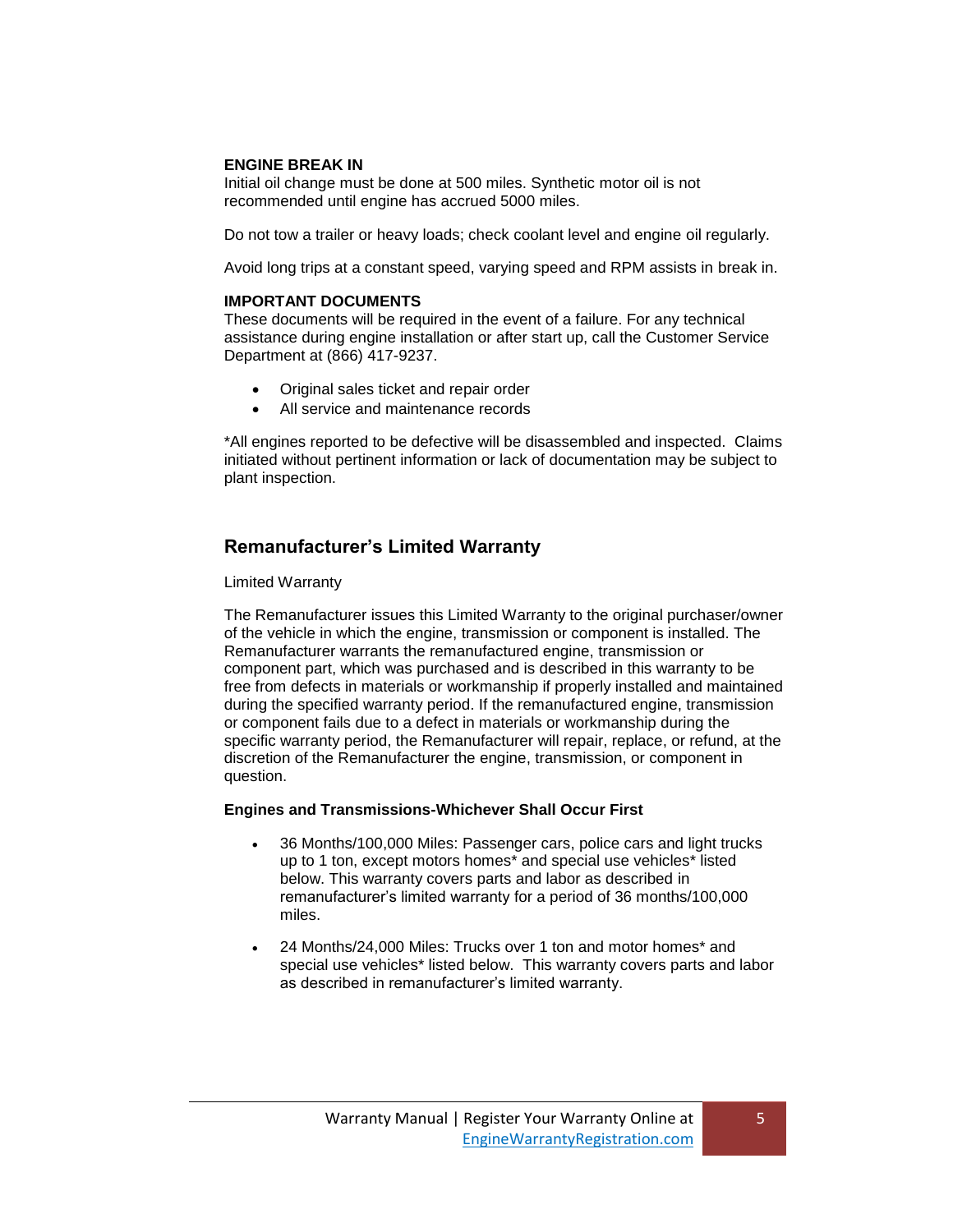- 12 Months/12,000 Miles: All taxi cabs, Ford Mustang Cobra, GT, Ford F-150 Lightning and Harley Davidson pickups. All vehicles equipped with OEM supercharger. This warranty covers parts and labor as described in remanufacturer's limited warranty.
- 3 Months: Stationary, agricultural and industrial. This warranty covers parts and labor as described in remanufacturer's limited warranty.
- 18 Months: Marine applications. This warranty covers parts and labor as described in remanufacturer's limited warranty.
- Class B and C Motor Homes: These being built on Ford, Dodge, or General Motors "cutaway chassis" or van chassis will be warranted under the remanufacturer's limited warranty. Coverage excludes labor for removal and replacement of accessories not specific to the original manufacturer's chassis.
	- 1/<sub>2</sub> ton through 3⁄<sub>4</sub> ton for standard 36 Month/100,000 miles.
	- <sup>1</sup> 1 ton for standard 24 Month/24,000 miles.
- Class A Motor Homes: These being "purpose built" chassis or truck chassis in excess of 11,000 lb. GVW will carry a 6 Month/12,000 miles parts only warranty.

**This warranty is subject to the standards described in the remanufacturer's limited warranty.**

# **\*\*ALL TRUCK AND VAN CHASSIS EMERGENCY SERVICE VEHICLES AND RAILROAD VEHICLES WITH HIGH RAIL EQUIPMENT ARE EXCLUDED FROM THIS WARRANTY\*\***

# **AFTER INSTALLING THE ENGINE**

It is very important for OEM maintenance intervals to be followed. The replacement unit requires the same service level. We require your vehicle be serviced at an ASE certified-repair facility only. Please retain repair records for future reference in the event of a failure.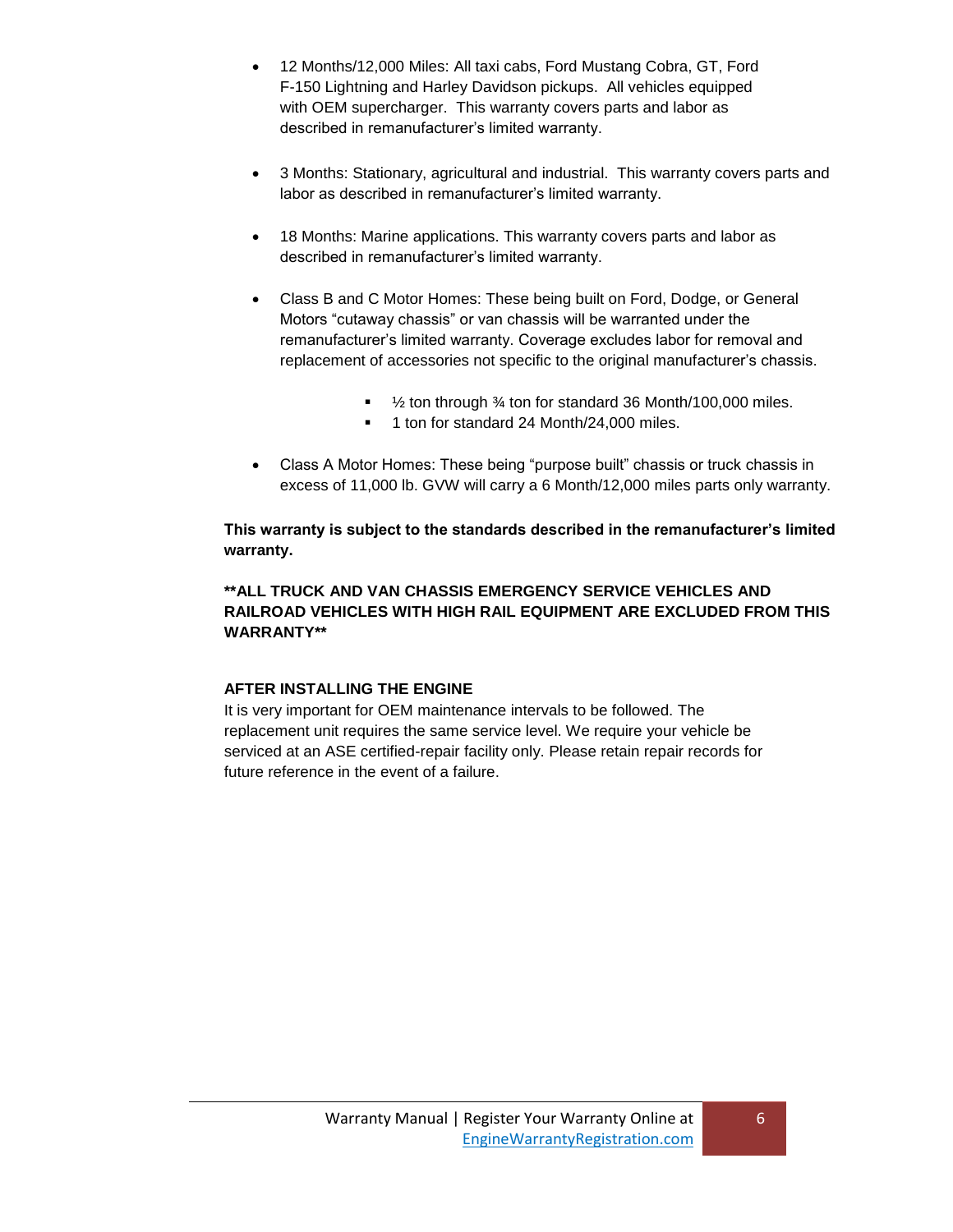# **Limited Warranty Disclaimer and Exclusion to Coverage**

Limited warranty excludes:

- 1. Not registered with the Remanufactured Warranty Registration Department within 30 days of installation.
- 2. Installed in vehicles or marine applications used for racing, off-road use, or containing high performance modifications, aftermarket superchargers, emergency service vehicles, railroad vehicles with high rail equipment.
- 3. This warranty does not cover damage or failure arising directly or indirectly from improper installation (not in accordance with the original equipment manufacturer's specifications) or related vehicle problems, misuse, maintenance, neglect, abuse, overheating, detonation, foreign object damage, vandalism, abnormal operation, environmental conditions, lack of lubrication at start up, accident or damage which was apparent and not reported at the time of delivery.
- 4. Not serviced at proper intervals, use of fuel/oil/coolant not in accordance with original manufacturer's specifications.
- 5. Installed using an oil pump other than the one supplied with the engine.
- 6. Installed using a different valve body or converter other than the one supplied with the transmission.
- 7. Installed in an application set up for propane or any alternative fuels using a standard gasoline production engine or component.
- 8. Compensation for inconvenience or loss of vehicle use.
- 9. Expenses incurred in securing replace vehicles, rentals, lodging, towing, roadside assistance, vehicle storage, loss of time, loss of income, commercial loss, long distance telephone calls, legal fees, or other consequential cost or damages.
- 10. Any extensions to Limited Warranty beyond the described period from the date or mileage of the original installation of engine or component due to repairs or replacements.
- 11. Repairs or replacements otherwise covered if performed without prior authorization from the Remanufacturer, failure to return defective engine, transmission, component or repair parts, failure to supply proper paperwork and documentation\*.
- 12. Parts and labor costs that exceed allowable limits\*. Parts and labor costs due to misdiagnosis of failure.
- 13. Any gaskets, gasket sets or component parts, unless installed on engine or component at time of remanufacture.
- 14. Any costs incurred for replacement of any parts not related to remanufactured engine, transmission or component failure (i.e., ignition components, fuel system components, sensor, cooling system components or other maintenance related components).
- 15. Any and all failures occurring outside the contiguous states of the United States of America.
- 16. Labor incurred removing or replacing accessories not specific to the original chassis manufacturer on all class B and class C motor homes.

# **\*SEE LIMITED WARRANTY CLAIMS PROCESSING AND PAYMENT POLICY.**

General Limitations 1) You must be able to provide an original receipt in your name for the warranty claim to be considered. 2) Any repairs not authorized by APS will void the warranty. 3) We reserve the right to have the part(s) inspected to ensure that all pertinent provisions of this warranty have been met prior to any replacement, repair, or refund.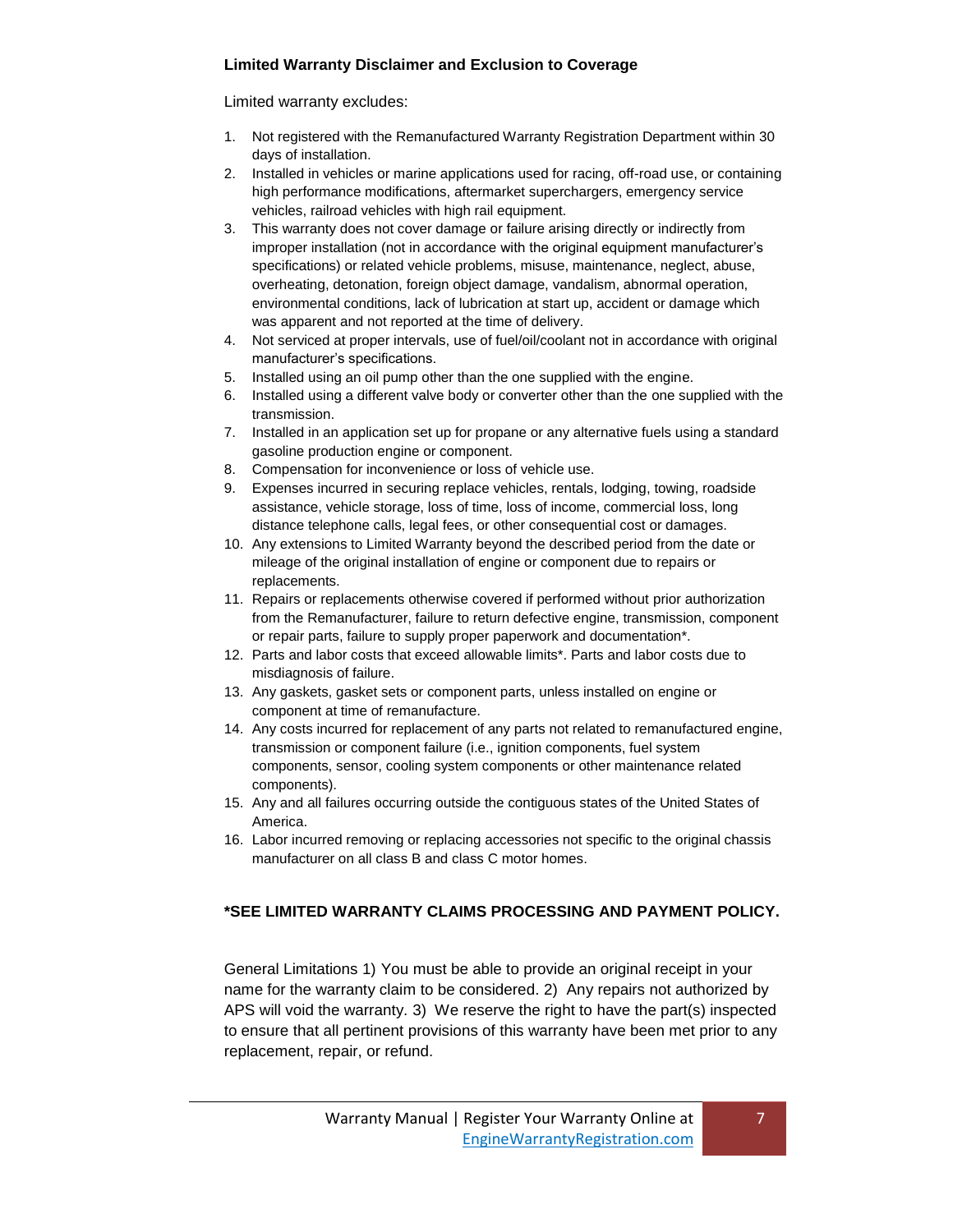#### THIS WARRANTY IS NULL AND VOID IF:

Failures are caused by non-covered components, improper installation, failure to repair any subsystem failure, failure due to component or part not installed on the unit when manufactured, usage for which the part was not intended and/or improper maintenance (e.g., using the incorrect types and levels of fluids and lubricants as specified by the vehicle manufacturer). Product is installed in an application for which the vehicle manufacturer did not intend. Failure is cause by towing a trailer or other vehicle unless your vehicle is equipped for this purpose as recommended by the vehicle manufacturer. Product is installed or operated outside the United States of America or Canada. Failure is caused by or related to a collision, fire, theft, vandalism, riot, explosion, lightning, earthquake, windstorm, hail, water, freezing, flood or any other act of God. Failure is cause by neglect, abuse, misuse, racing (whether on road or off-road), or modifications. There is evidence that the vehicle was continually operated after failure occurred. The engine heat tabs are missing, tampered with, melted, misplaced, or otherwise not as originally installed. This part may have accessories that are attached, and must be switched or removed to accommodate proper installation, which is the responsibility of the installer. Such accessories are not covered by this warranty. This limited warranty gives you specific legal rights, and you may also have other rights, which vary from state to state. APS does not authorize any person to create for it any obligation or liability in connection with this warranty. In the case of engines this warranty is limited to defects to the block, heads, pistons, crankshaft, camshafts, valves, rockers, connecting rods and other internal lubricated parts. All other part that may be provided are considered "accessories and extra parts". No warranty is provided for any such parts that are attached, included but not limited to these parts such as solenoids, injectors, switches, sensors, water pumps or manifolds. There are no warranties on overheated, burned, or overloaded parts. Engines, Transmissions, and Transfer Cases all require that all installation and ongoing maintenance procedures be followed. Engines are sold as a long block assemble only, which include just the short block and cylinder head(s). Any other parts that are included are not warranted. Any claim on a defective or incorrect part must be made within the warranty period. The part must be returned to the manufacturer for verification that it is the same part they send and is indeed defective. Upon its return, the part must be in the same condition as when sold. It is agreed that the sole determiner of condition for return is the manufacturer. No refund or exchange can be made until the manufacturer has verified the part condition. There are NO returns on altered, disassembled, overheated parts or parts that fail due to failure to lubricate properly.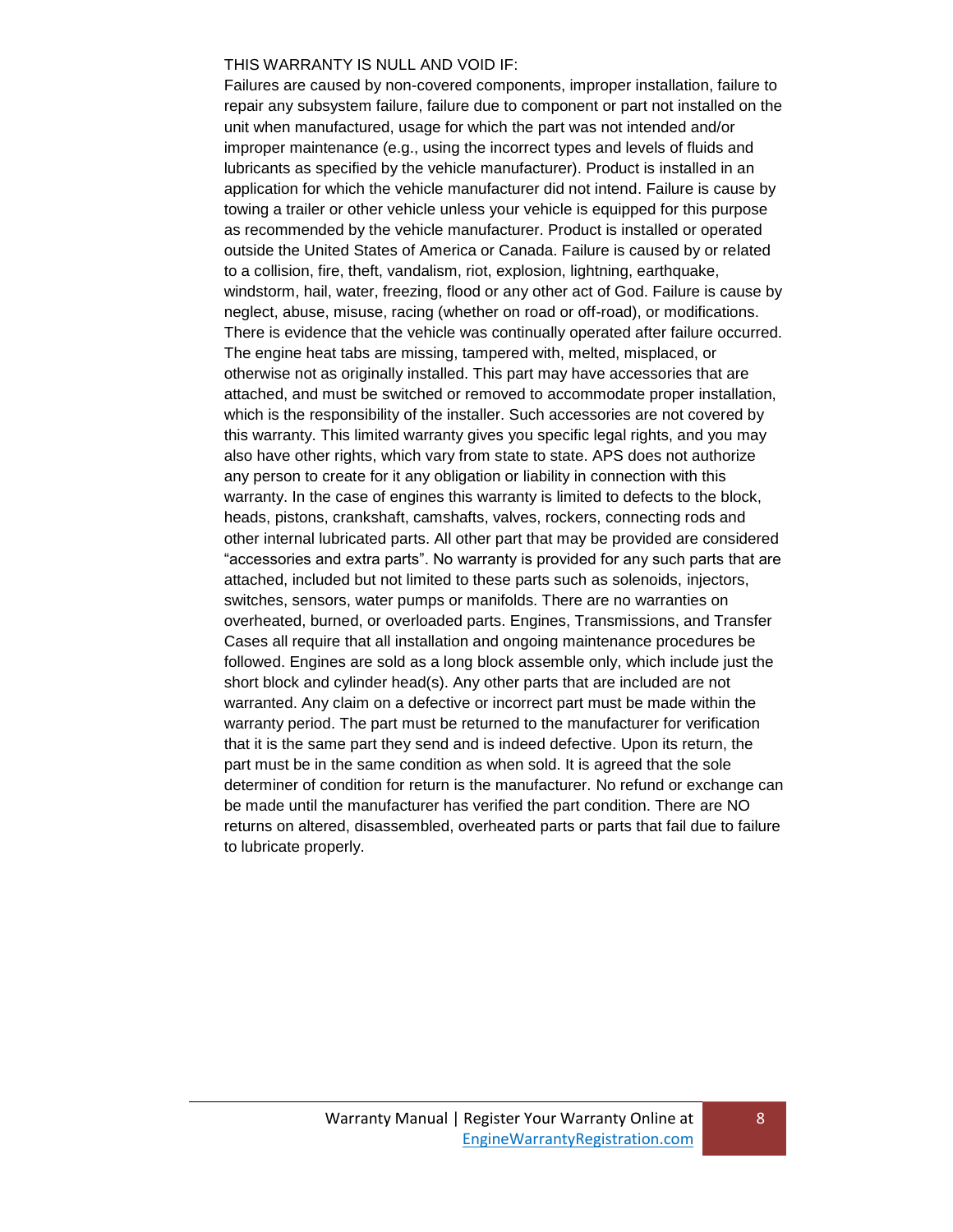# **Jurisdiction, Venue, and Arbitration**

Disputes and controversies of every kind and nature between APS and Purchaser, arising out of or relating to this agreement, transaction or purchase shall be settled by mandatory binding arbitration in Carrollton, Dallas County, Texas, in accordance with Texas arbitration law. The arbitrator shall be an arbitrator mutually agreeable to the parties, or if the parties cannot agree, an arbitrator appointed by the Court. Jurisdiction and venue for any and all disputes and controversies between the parties shall be in Carrollton, Dallas County, Texas, and decided in accordance with the Texas law. The prevailing party in any arbitration proceeding or Court matter shall be entitled to reimbursement for reasonable attorney's fees and costs, defined to include fees paid to arbitrators and expert witnesses.

# **Limited Warranty Claims Filing Procedure**

Approval for repairs or replacements of remanufactured engines, transmissions, or components must be obtained from the customer service department prior to any work being performed. Any repairs or replacements performed without prior approval will not be covered.

# **When calling the customer service department please have the following information:**

- 1. Serial number of the engine or transmission
- 2. Part number of engine, transmission or component
- 3. Date and mileage at the time of installation
- 4. Current mileage
- 5. Make, model, year, vehicle identification number and license plate number
- 6. Description of problem that you having with the remanufactured engine or component

Diagnostic time will only be covered if instructed by customer service department.

Remanufactured engines, transmissions, components or parts found to be defective must be returned to Remanufacturer for failure analysis or claim will be denied.

Any remanufactured engines, transmissions or components or repair parts must be submitted with appropriate paperwork and authorization number to ensure payment.

# **Paperwork and information required:**

- 1. Original sales ticket and repair order
- 2. Current sales ticker and repair order
- 3. Sales tickets for any parts purchased to complete repairs to replacements
- 4. All services and maintenance records
- 5. Warranty authorization number

Please retain a copy of the paperwork and authorization for future reference. CLAIMS NOT SUBMITTED WITHIN 30 DAYS OF LAST ACTION WILL BE VOID.